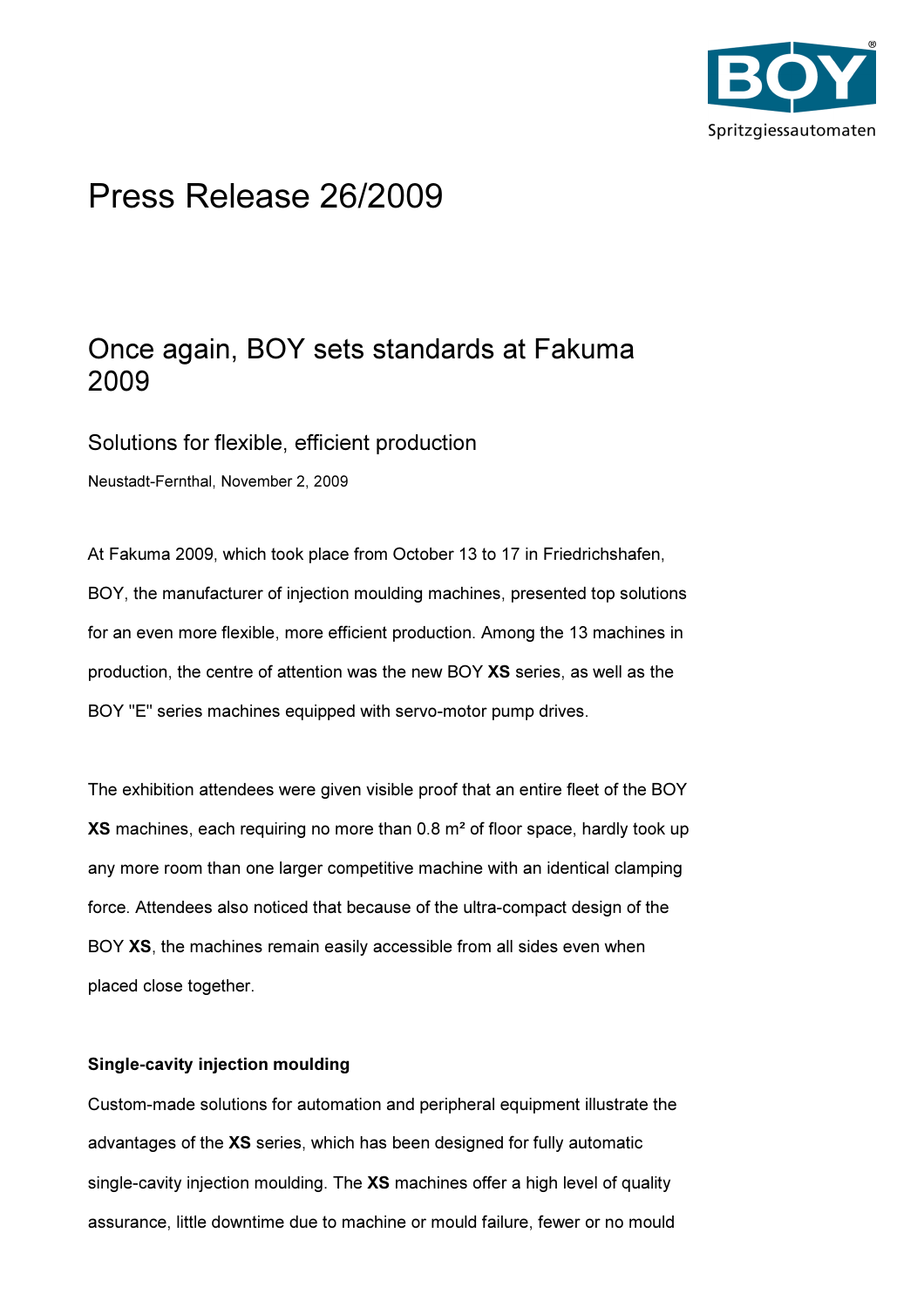

changes, and reduced set-up times. A further advantage of this modular production concept is being capable of adapting to many various production requirements.

A further important advantage is that single-cavity parts can largely be produced without a sprue and without a hot runner system. This means the corresponding cost factor becomes negligible. In addition, the entire production process, from pellet to the packaged product, can be produced automatically and efficiently on or near the vicinity of the machine.

#### Colouring, drying, and conveying

Applications on the BOY XS also demonstrated that automation can be a lot more cost-effective by using compact as well as functional solutions that do not require complex peripheral and automation equipment. For example, a material dryer and conveying unit were placed below the safety gate in a space-saving way. In addition, a colouring unit with a specially designed, protective hood with extension was used.

#### Micro injection moulding

The production of gear wheels with a weight of only 0.001 g showed that the BOY XS is ideally suited for micro injection moulding. The parts were sucked from the two-cavity mould by a demoulding unit newly designed by BOY and then air-ejected into containers according to cavity. To achieve this, the gripper enters the mould from the side. Depending on the application, the system is also suitable for evacuating sprues or inserting parts to be overmoulded.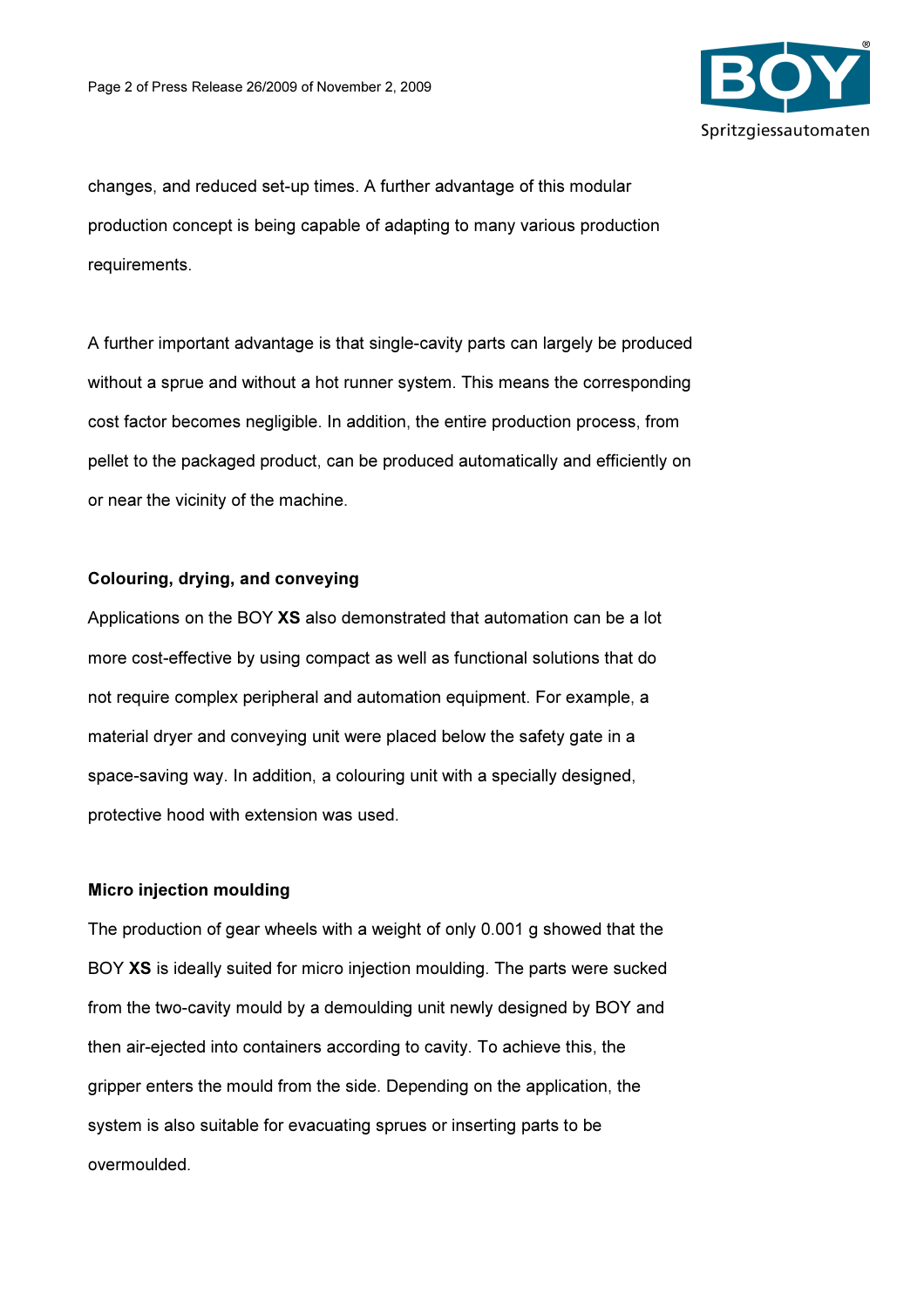

This example highlights another advantage of the intelligent construction. Because of the diagonal arrangement of the tie bars, the gripper can access the cavities directly. The handling unit, fully integrated below the safety gate, can be mounted either on the fixed or on the moving platen as needed.

#### LSR cartridge system

Less is more. Acting on this principle, BOY used for the metering of twocomponent liquid silicones a simply designed plunger for LSR cartridges with cooling adapter. The unit is driven by a pneumatic cylinder and operated by the machine control. This means that costly and bulky mix-metering units can be eliminated.

#### Insert moulding machine BOY XS V

The smallest of the BOY insert moulding machines with 100 kN clamping force gave proof that it also offers easy access to the clamping unit and thus offers ideal possibilities for automation. And despite its footprint of only 0.6 m², it sets new standards with regard to micro and sprueless single-cavity injection moulding.

#### Servo-motor pump drive

BOYs largest model - the BOY 90 E - illustrated the assets of the servo-motor pump drive by producing cable binders on a 24-cavity mould. This new technology exceeds the performance of electro-mechanical drive systems regarding energy consumption, as well as dynamics, precision, and quietness of operation.

#### Two-platen clamping system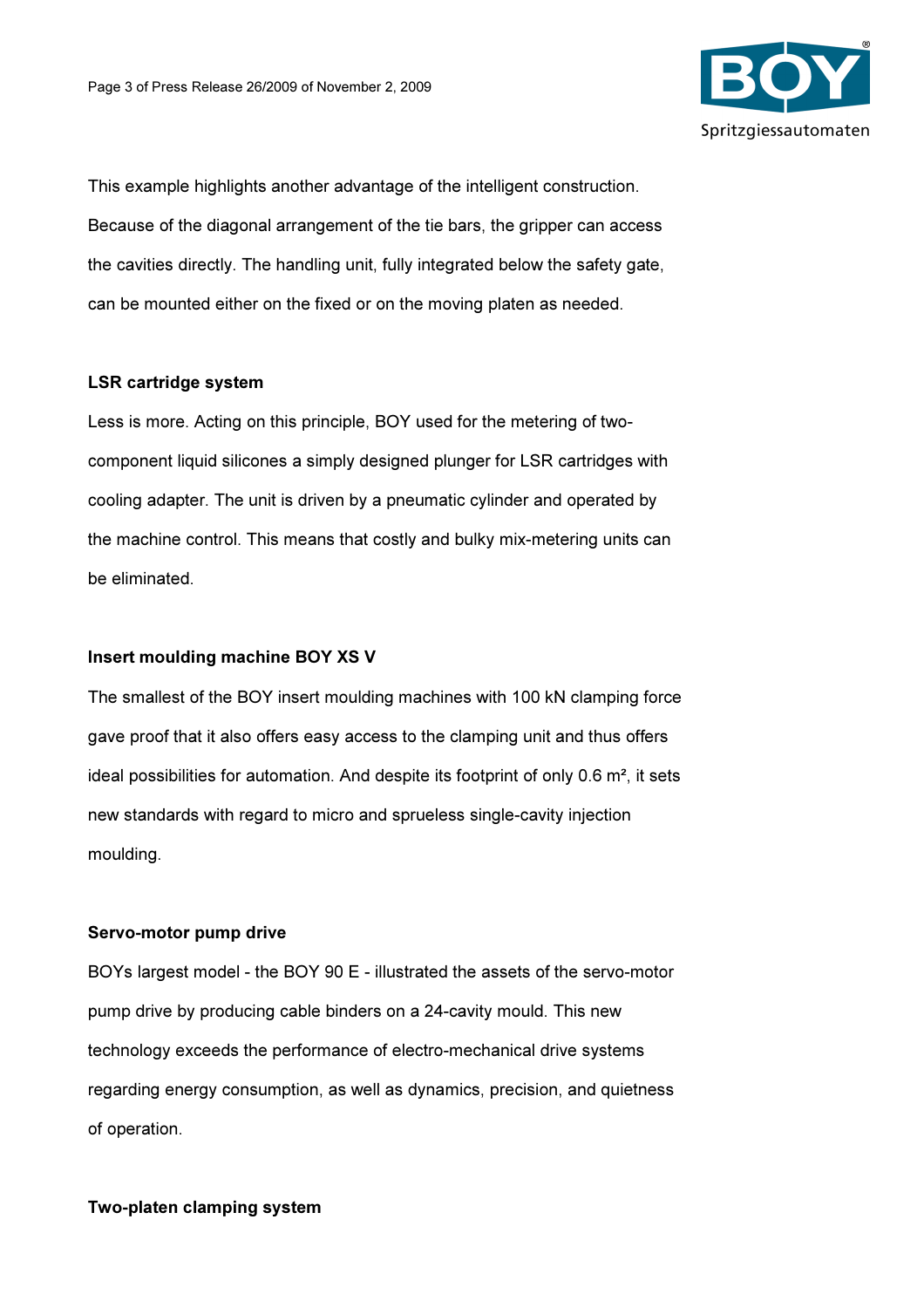

Another attention grabber for the attendees was the BOY 35 A, which produced business card boxes without sprues on a hot runner mould. This machine, the most compact in the range of 350 kN clamping force, is also equipped with a two-platen clamping system which contributes to significantly reducing energy consumption and machine hour rates.

BOYs presence at the exhibition was supplemented by applications shown in the booths of partner companies. For example, in the booth of the Giesel publishing company a holographically designed bookmark was moulded on a BOY XS and handed out to the attendees. Practical applications in two further booths demonstrated the potential of the new XS series with regard to efficiency and optimum integration of automation equipment.

A thermoset application on a BOY 22 A completed the wide range of application examples BOY had on offer at the plastics exhibition in Friedrichshafen.

"With the applications shown, we once again proved our instincts for customer requirements and our technological leadership regarding injection moulding machines below 1,000 kN clamping force", says Klaus Geimer, Director of Sales and Marketing at BOY. "Given the success of the exhibition, as well as an increasing number of orders during the past months, we have a very optimistic outlook for the future. We are convinced that we will be able to acquire further market shares."